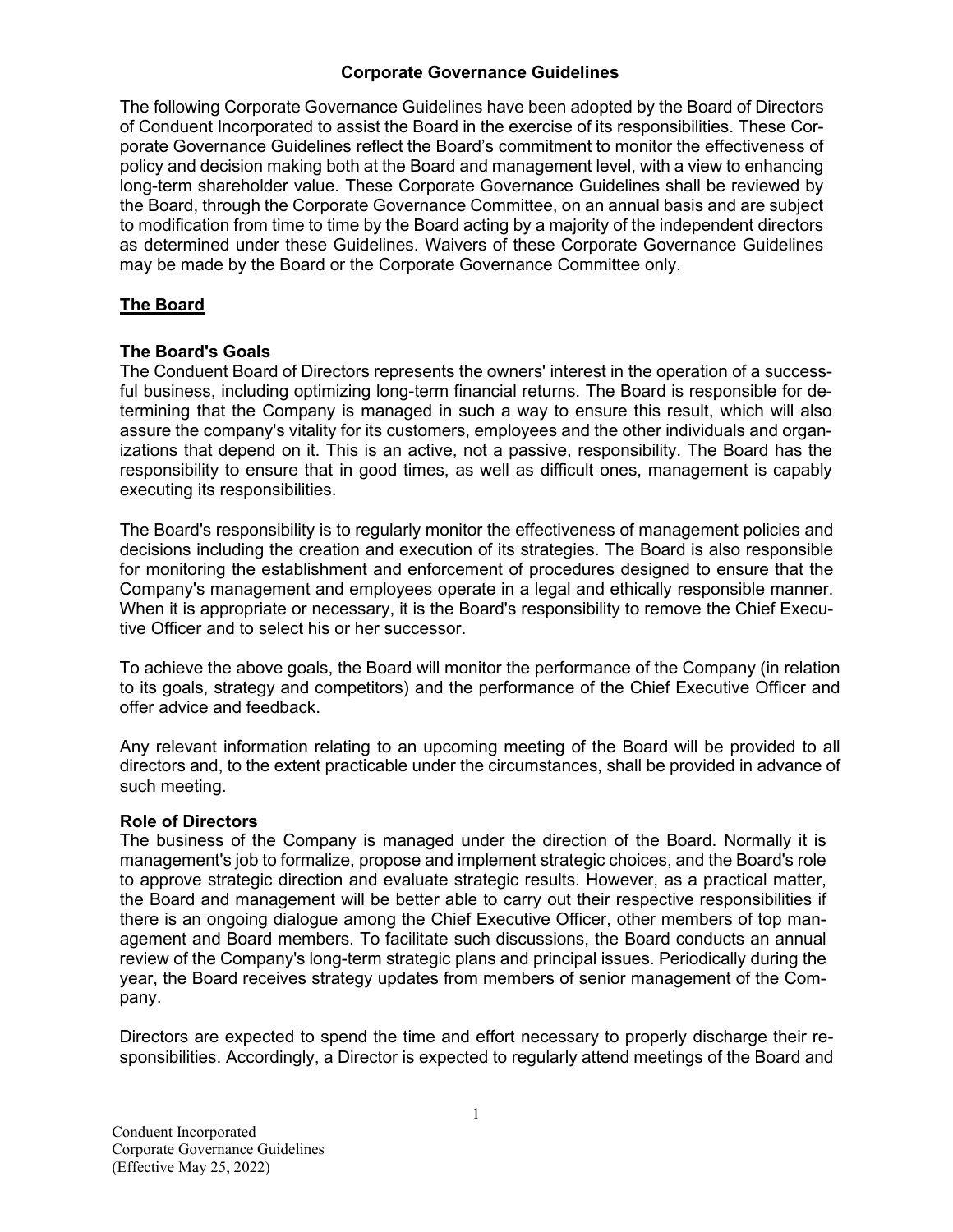committees on which he or she sits, and to review prior to meetings material distributed in advance for such meetings. A Director who is unable to attend a Board or Committee meeting (which, it is understood will occur on occasion) is expected to notify the Secretary of the Company who will advise the Chair of the Board and/or the Chair of the relevant Committee. All Directors are expected to attend the Company's Annual Meeting of Shareholders.

### **Selection of the Chair of the Board**

The Board does not require the separation of the offices of the Chair of the Board and the Chief Executive Officer. The Board shall be free to choose its Chair in any way that it deems best for the Company at any given point in time.

If the Chief Executive Officer is not the Chair of the Board, the Board believes that it should consider rotating the position of the Chair of the Board among Board members periodically to provide, among other things, refreshed leadership and differing perspectives and viewpoints. The Board generally believes that it should evaluate if the same Director should be elected Chair at more than two consecutive annual elections to balance the importance of experience and continuity in relation to the numerous benefits fresh leadership can bring.

#### **Size of the Board**

The Board has determined that having 7 - 12 Directors permits diversity of experience without hindering effective discussion or diminishing individual accountability.

#### **Independence of the Board**

The Board is comprised of a substantial majority of Directors who qualify as independent Directors. The Board will make a determination as to each Director's independence broadly considering all relevant facts and circumstances. However, the Board has adopted categorical standards to assist it in making the independence determination. Under these categorical standards, a Director shall be presumed not to have a material relationship with the Company or any of its consolidated subsidiaries, and thus be presumed to be independent, if the Director meets all the bright-line independence and other applicable requirements under the listing standards of the NASDAQ Stock Market (NASDAQ) and all other applicable laws, rules and regulations regarding director independence, in each case from time to time in effect.

The Corporate Governance Committee, as well as the Board, annually review the relationships that each Director has with the Company (either directly or as a partner, shareholder or officer of an organization that has a relationship with the Company) to ensure compliance with NASDAQ listing standards and requirements otherwise imposed by law or regulation and the foregoing categorical standards. Following this review, only those Directors who the Board affirmatively determines have no material relationship with the Company (either directly or as a partner, shareholder or officer of an organization that has a relationship with the Company) will be considered independent Directors under such standards, law or regulation and such categorical standards.

### **Board Membership Criteria**

The ultimate responsibility for the selection of new Directors resides with the Board. The identification, screening and recommendation process has been delegated to the Corporate Governance Committee, which reviews candidates for election as Directors and annually recommends a slate of Directors for approval by the Board and election by the shareholders. The Board requires that a substantial majority of the Board should consist of independent Directors. Any management representation should be limited to top Conduent management. Nominees for Director are selected on the basis of, among other things, broad perspective, integrity,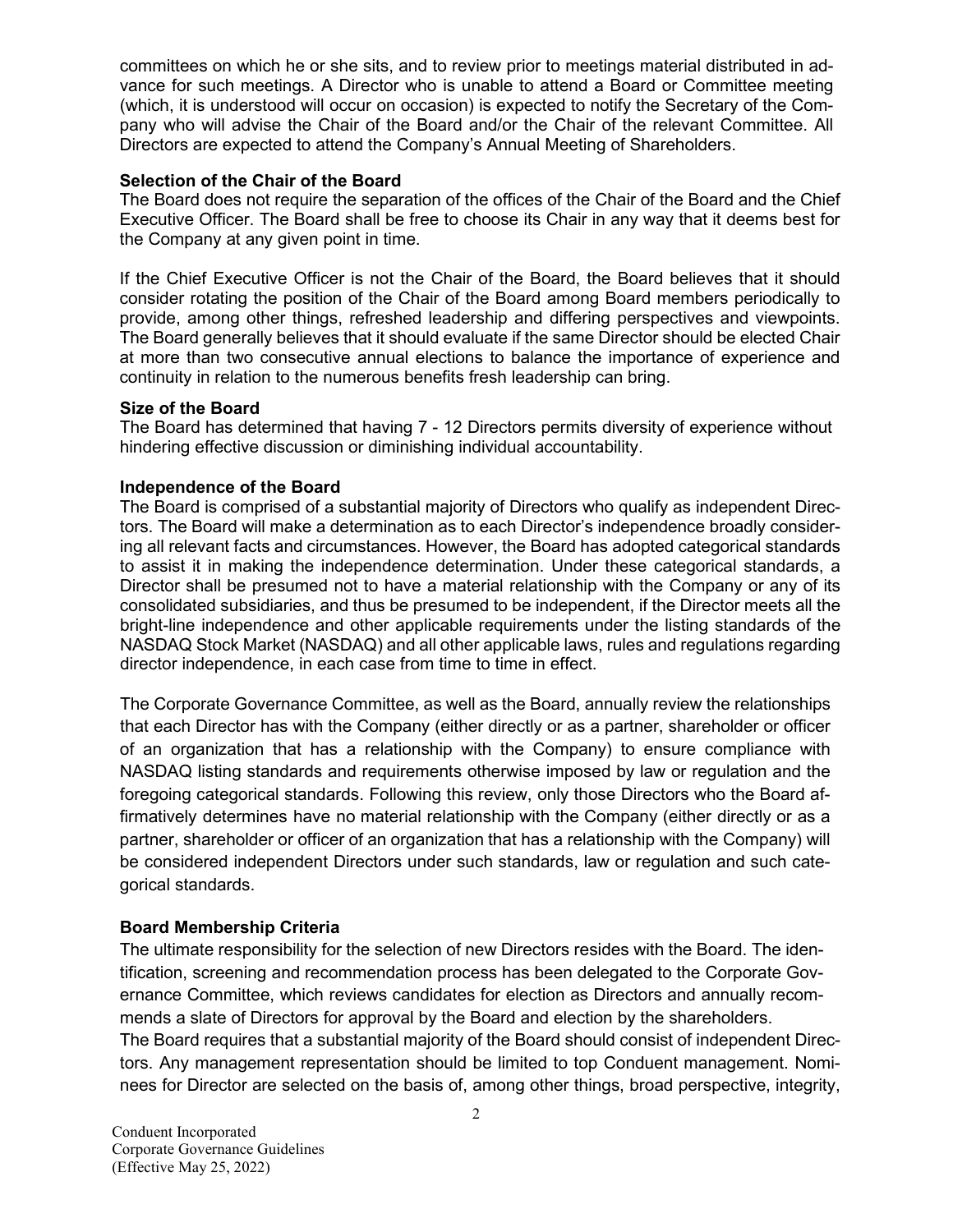independence of judgment, experience, expertise, ability to make independent analytical inquiries, understanding of the Company's business environment, and ability to devote adequate time and effort to Board responsibilities. In addition, the Board recognizes the tremendous value of having a diverse collection of directors, and as such also places value on candidates who are women, candidates from an underrepresented racial or ethnic group, candidates who are LGBTQ, candidates with disabilities, candidates who are military veterans, and candidates with other diverse or underrepresented characteristics.

### **Other Company Directorships**

The Company does not have a policy limiting the number of other company boards of directors upon which a Director may sit. However, the Corporate Governance Committee shall consider the number of other company boards and other boards (or comparable governing bodies) on which a prospective nominee is a member. It is the sense of the Board that prospective Directors should simultaneously serve on no more than 2 - 4 other public company Boards, depending on their personal circumstances.

Directors are expected to advise the Chair of the Board and the Chair of the Corporate Governance Committee in advance of accepting any other company directorship or any assignment to the audit committee or compensation committee of the Board of Directors of any other company.

In the event that any member of senior management wishes to accept any other company directorship of a for profit company or any assignment to the audit committee or compensation committee of the Board of Directors of any such other company, such member of senior management shall first inform the Board. After informing the Board, such member of senior management shall only accept such directorship or assignment if the Board determines that accepting such directorship or assignment will not conflict with, or in any manner detract from, his/her obligations to the Company.

## **Directors Who Change Their Present Job Responsibility**

Any Director whose affiliation or position of principal employment changes substantially after election to the Board will be expected to submit a resignation as a Director for consideration by the Corporate Governance Committee and the Board. The Corporate Governance Committee will review with the Board the effects of this change upon the interests of the Company and recommend to the Board whether to accept the resignation. Directors who are also Conduent employees are expected to offer their resignation from the Board at the same time they leave active employment with the Company, which shall be subject to acceptance by the Board.

## **Retirement Age**

It is the general policy of the Board that Directors will not stand for re-election after reaching age 75. However, the Board may determine to waive this policy in individual cases.

### **Term Limits**

The Board does not believe it should establish term limits. While term limits could help ensure that there are fresh ideas and viewpoints available to the Board, they hold the disadvantage of losing the contribution of Directors who have been able to develop, over a period of time, increasing insight into the Company and its operations and, therefore, provide an increasing contribution to the Board as a whole.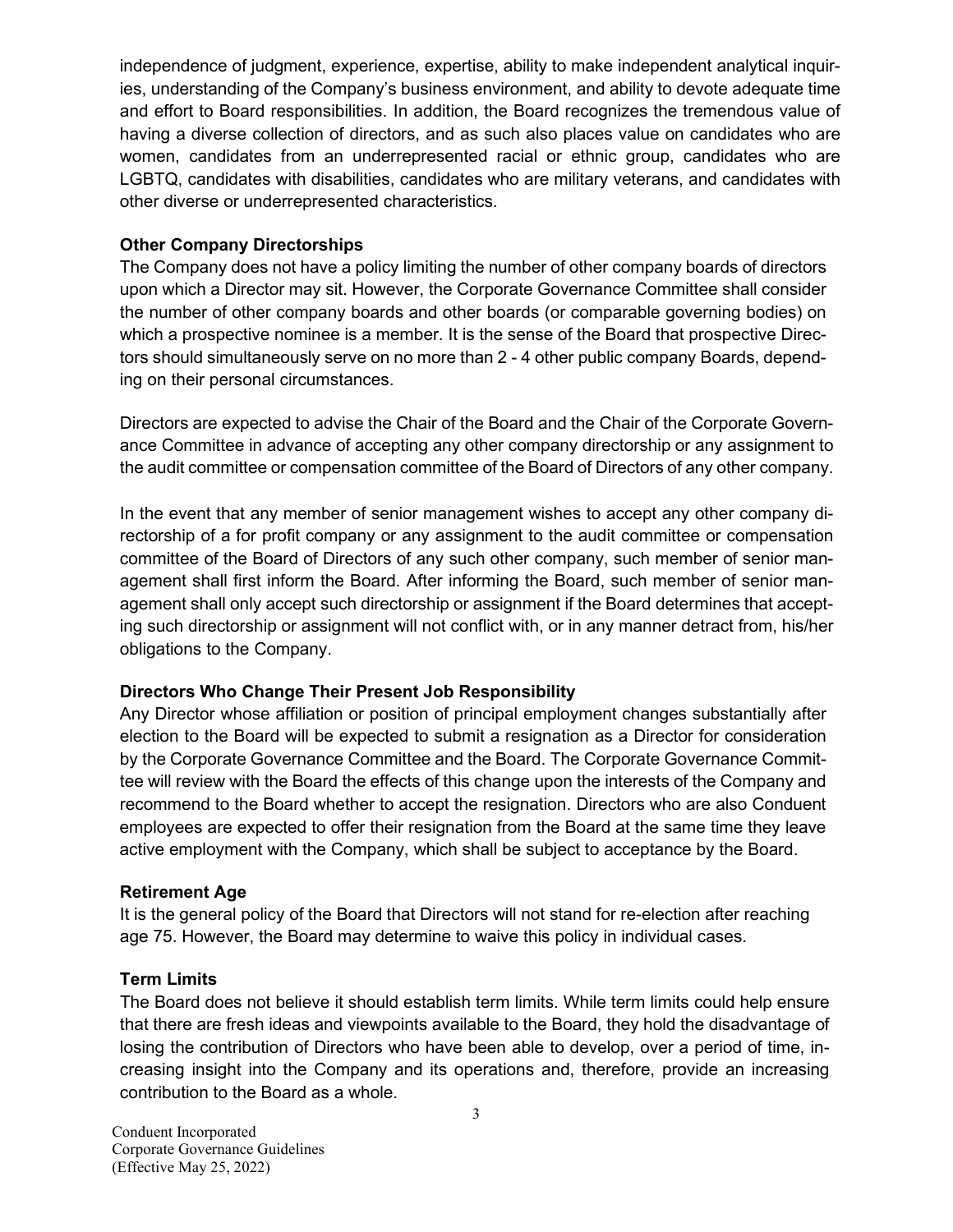As an alternative to term limits, the Corporate Governance Committee and the Board, will formally annually review each Director's continuation on the Board.

### **Board Compensation**

A Director who is also an officer of the Company shall not receive additional compensation for such service as a Director

The Company believes that compensation for non-employee Directors should be competitive and should encourage ownership of the Company's stock through the payment of a portion of Director compensation in Company stock or similar compensation. The Corporate Governance Committee will periodically review the level and form of the Company's Director compensation, including how such compensation compares to Director compensation of companies of comparable size, industry and complexity. Changes to Director compensation will be proposed to the full Board for consideration.

No member of the Audit Committee may receive, directly or indirectly, any compensation from the Company other than (a) fees paid to directors for service on the Board, (b) additional fees paid to directors for service on a committee of the Board (including the Audit Committee) and/or for serving as the chairperson of such a committee, (c) a pension or other deferred compensation for prior service that is not contingent on future services on the Board and (d) de minimis fringe benefits offered to all Directors.

## **Director Share Ownership Requirement**

All non-employee Directors are expected to establish a meaningful equity ownership requirement in the Company in an amount equal to six times the annual director cash retainer. Directors shall retain 50% of all shares received upon the vesting of equity awards (net of shares which may be sold to cover applicable taxes) until the threshold is achieved.

## **Board Access to Management, other Employees and Advisors**

Board members have complete access to the Company's senior management and other employees. Board members have the authority to obtain advice and assistance from outside legal, accounting or other advisors of their own choosing, at the expense of the Company.

## **Board Interaction with Interested Parties**

The Board believes that management generally should speak for the Company. Any interested parties desiring to communicate with the non-management Directors regarding the Company may directly contact the Chair of the Board, c/o Conduent Incorporated, Corporate Secretary, 100 Campus Drive, Suite 200, Florham Park, NJ 07932.

## **Board Orientation and Continuing Education**

The Company has an orientation process for new Directors to familiarize them with the Company's business, strategic plans, significant financial, accounting and risk management issues, compliance programs, conflicts policies, code of business conduct and business ethics and corporate governance guidelines. This process includes review of background materials and meetings with senior management. Each Director is expected to participate in continuing educational programs in order to maintain the necessary level of expertise to perform his or her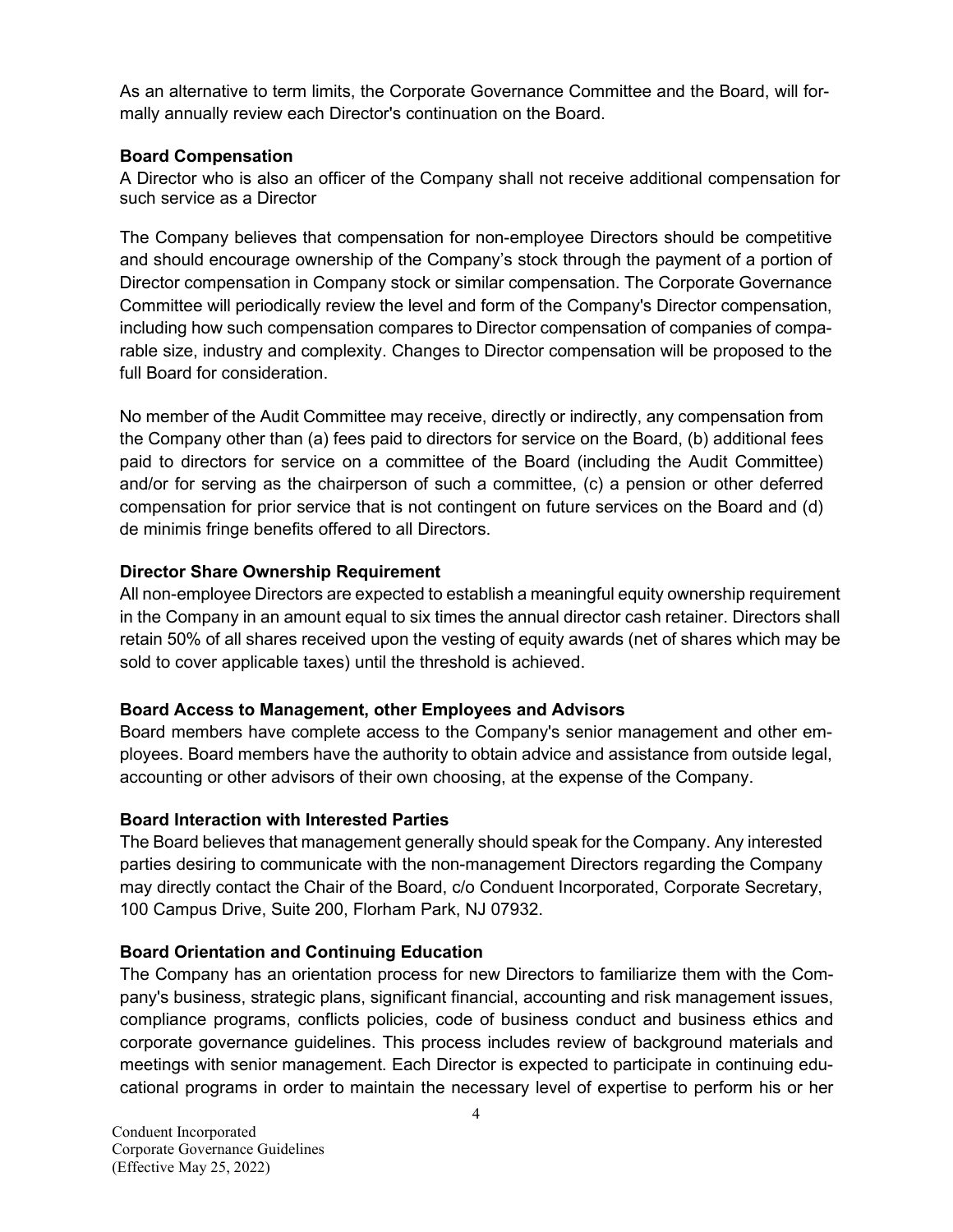responsibilities as a Director.

### **Self-Evaluation by the Board**

The Corporate Governance Committee will sponsor an annual self-assessment of the Board's performance as well as the performance of each committee of the Board, the results of which will be discussed with the full Board and each committee. The assessment will include a review of any areas in which the Board or management believes the Board can make a better contribution to the Company. The Corporate Governance Committee will also utilize the results of this self-evaluation process in assessing and determining the characteristics and critical skills required of prospective candidates for election to the Board and making recommendations to the Board with respect to assignments of Board members to various committees.

# **Approval of Certain Related Person Transactions**

The Corporate Governance Committee shall administer the Company's Related Person Transactions Policy. Pursuant to such policy, the Corporate Governance Committee shall review and approve or ratify any "related person transaction" that is required to be disclosed as such under the SEC rules in the Company's proxy or information statement. Any member of the Corporate Governance Committee that is a "related person" with respect to any such transaction, shall not participate in the review and approval or ratification of such transaction, but may provide information relating thereto if requested by the Corporate Governance Committee.

# **BOARD MEETINGS**

## **Frequency of Meetings**

There are four regularly scheduled meetings of the Board each year with at least one regularly scheduled meeting of the Board held each quarter

## **Selection of Agenda Items for Board Meetings**

The Chair of the Board annually prepares a "Board of Directors Master Agenda." This Master Agenda sets forth a general agenda of items to be considered by the Board at each of its regular meetings during the year. Thereafter, the Chair of the Board may adjust the agenda to include special items not contemplated during the initial preparation of the annual Master Agenda. Board members are invited to suggest inclusion of items on the agenda and are free to raise, at any Board meeting, subjects that are not specifically on the agenda.

## **Lead Independent Director**

In the event the Chief Executive Officer is the Chair of the Board, the Company will have a Lead Independent Director. In such event, the independent Directors will appoint one of the independent Directors to serve as Lead Independent Director until such time as his/her successor as Lead Independent Director is appointed. Each regularly scheduled Board meeting includes an executive session of all Directors and the CEO and, a separate executive session of just the Directors who are independent as determined under these Guidelines.

The Lead Independent Director coordinates the activities of the other non-management Directors, and performs such other duties and responsibilities as the Board of Directors may deter-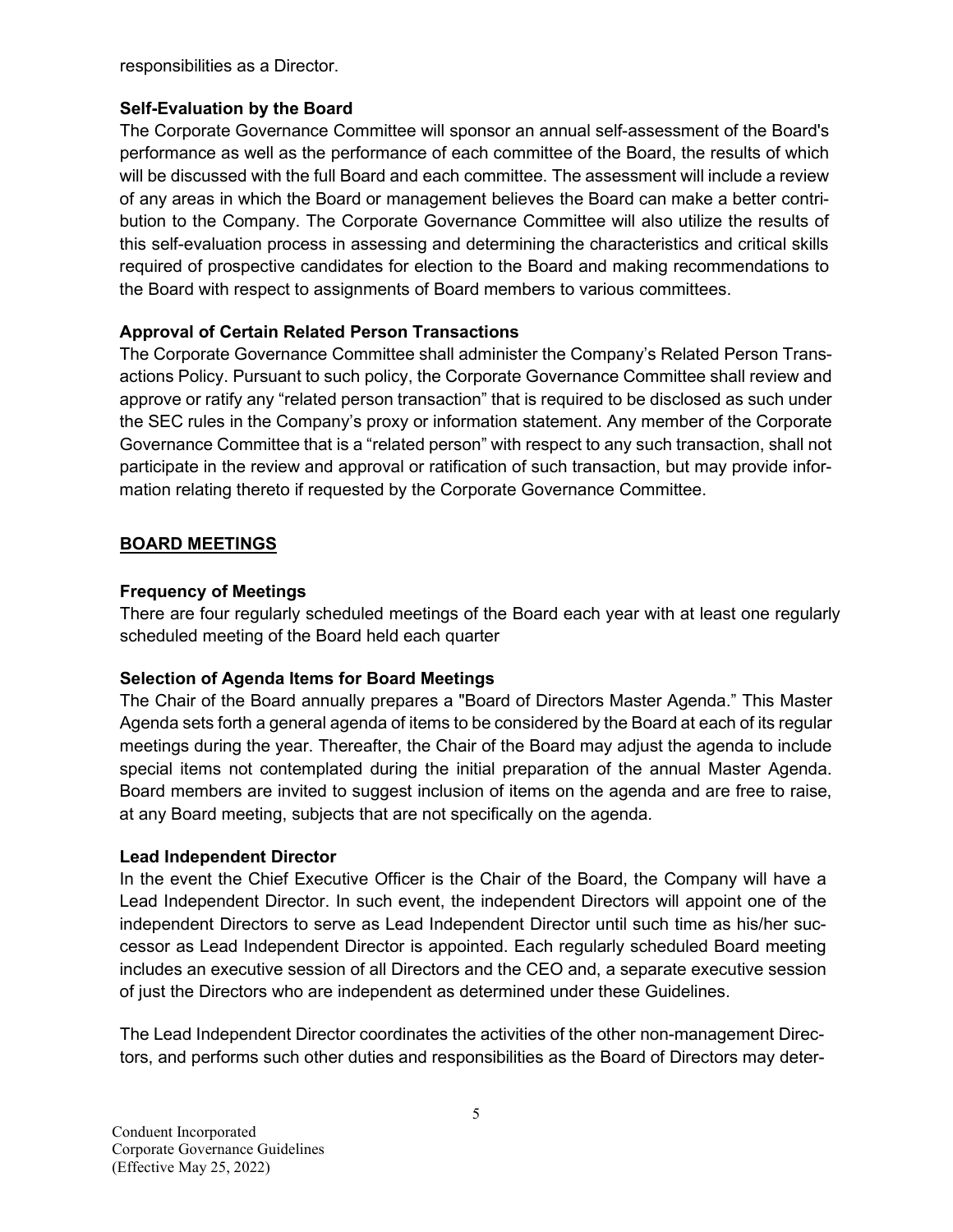mine. The specific responsibilities of the Lead Independent Director include: presiding at executive sessions of the independent Directors; calling special meetings of the independent Directors, as needed; addressing individual Board member performance matters, as needed; and serving as liaison on Board-wide issues between the independent Directors and the Chief Executive Officer, as needed. If there is no Lead Independent Director (i.e. because the Chair of the Board is independent of management), then the responsibilities of Lead Independent Director described in this paragraph shall be performed by the Chair.

## **Attendance of Senior Management Personnel at Board Meetings**

The Board expects the regular attendance at each of its meetings of non-Board members who are in the most senior management positions of the Company. In addition, the General Counsel and Corporate Secretary regularly attend Board meetings. Should the Chief Executive Officer want to add additional people as attendees on a regular basis, it is expected that this suggestion would be made to the Board for its concurrence.

# **Board Materials Distributed in Advance**

Information and materials that are important to the Board's understanding of the agenda items and other topics to be considered at a Board meeting are distributed sufficiently in advance of the meeting to permit prior review by the Directors. The Directors are expected to review such material prior to the meeting. In the event of a pressing need for the Board to meet on short notice or on occasions where the subject matter is too sensitive to be put on paper, certain proposals will be discussed at the meeting.

# **COMMITTEE MATTERS**

## **Number and Names of Board Committees**

The Company has five standing committees: (1) Audit, (2) Compensation, (3) Corporate Governance, (4) Corporate Social Responsibility and Public Policy, and (5) Finance. The purpose and responsibilities for each of these committees is outlined in committee charters adopted by the Board. The Board may, from time to time, form a new committee or disband a current committee depending on circumstances. In addition, the Board may determine to form ad hoc committees from time to time, and determine the composition and areas of competence of such committees.

## **Independence of Board Committees**

Each of the Audit, Compensation, Corporate Governance and Finance are composed entirely of independent Directors satisfying applicable legal, regulatory and stock exchange requirements necessary for an assignment to any such committee.

## **Assignment and Rotation of Committee Members**

The Corporate Governance Committee is responsible, after consultation with the Chair of the Board, for making recommendations to the Board with respect to the assignment of Board members to various committees. After reviewing the Corporate Governance Committee's recommendations, the Board is responsible for appointing the Chair and members to the committees on an annual basis.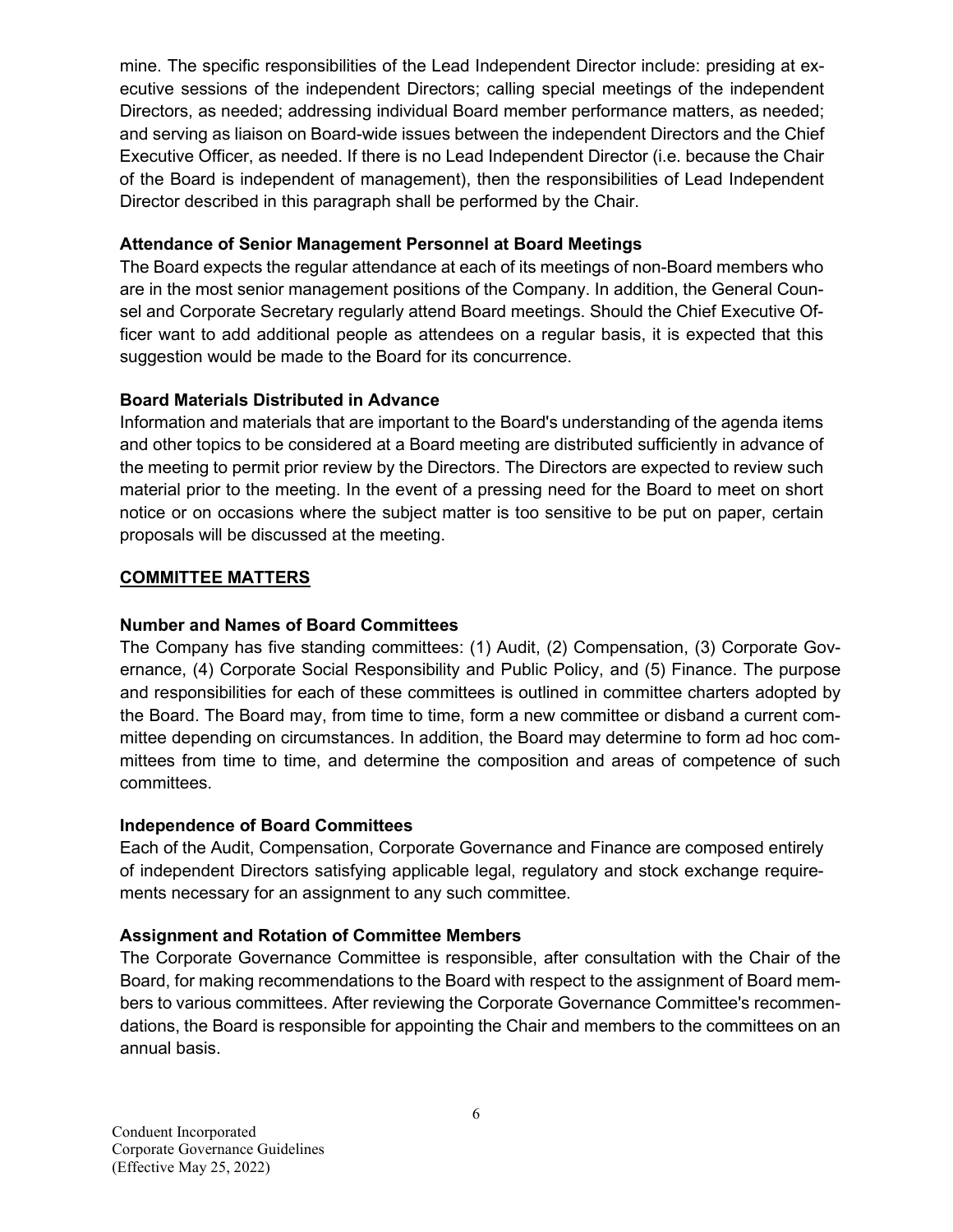The Corporate Governance Committee annually reviews the Committee assignments and considers the rotation of the Chair and members. With respect to Committee Chairs, the Board believes that it should consider rotating the position of the Chair of each Committee periodically to provide, among other things, refreshed leadership, director exposure to different aspects of the Company and differing perspectives and viewpoints. The Board believes that it should evaluate if the same Director should be elected Chair of any of the Committees at more than two consecutive annual elections to balance the importance of experience and continuity in relation to the numerous benefits fresh leadership can bring. In considering the rotation for the Audit Committee, the Board should give due consideration to the skills and background experience and the legal, regulatory and stock exchange listing requirements applicable to the Chair and members of the Audit Committee.

### **Committee Meetings**

The Chair of each committee, in consultation with the committee members, will determine the frequency and length of the committee meetings consistent with any requirements set forth in the committee's charter. The Chair of each committee, in consultation with the appropriate members of the committee and management, will develop the committee's agenda. The schedule for each committee will be furnished to all Directors.

## **LEADERSHIP DEVELOPMENT**

### **Selection of the Chief Executive Officer**

The Board is responsible for identifying potential candidates for, and selecting, the Company's Chief Executive Officer. In identifying potential candidates for and selecting the Company's Chief Executive Officer, the Board considers, among other things, a candidate's experience, understanding of the Company's business environment, leadership qualities, knowledge, skills, expertise, integrity, and reputation in the business community.

### **Evaluation of Chief Executive Officer**

The Compensation Committee is responsible for overseeing the evaluation process for the Chief Executive Officer.

The process is intended to formally assess the Chief Executive Officer's past performance as well as to help the Board determine future developmental needs for the Chief Executive Officer. Consequently, there are two types of measures: 1) Financial Performance Measures (such as cash, profit and revenue) which track accountability for past performance, and 2) Leadership Effectiveness Measures (such as employee morale, strategic leadership, and enterprise guardianship) which single out the key objectives that will assure the future success of the company.

The following steps are utilized to carry out this review:

- The Compensation Committee reviews performance measures and targets and submits these for Board approval on or before the start of the first meeting of the fiscal year.
- The Chief Executive Officer provides a self-evaluation to the Board within one-month of the end of the fiscal year.
- The non-management Directors will provide their individual assessments of the Chief Executive Officer's performance. These assessments should include the Director's appraisal of the Financial Performance Measures and the Leadership Performance Measures approved by the Board as well as any other aspect of the Chief Executive Officer's performance that the non-management Director deems relevant. In addition, non-management Directors should identify any future developmental needs they deem necessary for the Chief Executive Officer.